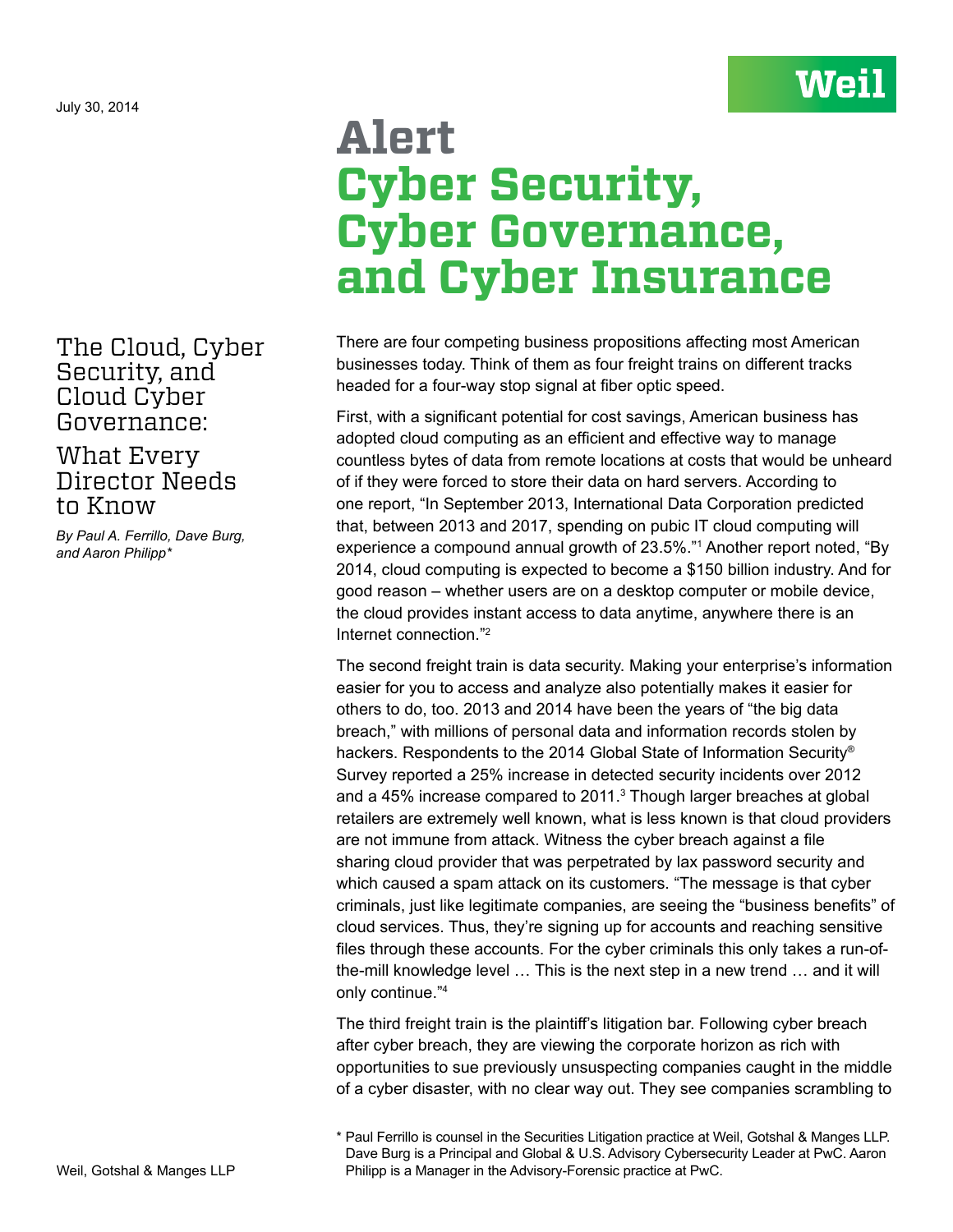contend with major breaches, investor relation delays, and loss of brand and reputation.

The last freight train running towards the intersection of cloud computing and data security is the topic of cyber governance – i.e., what directors should be doing or thinking about to protect their firm's most critical and valuable IP assets. In our previous article,<sup>5</sup> we noted that though directors are not supposed to be able to predict all potential issues when it comes to cyber security issues, they do have a basic fiduciary duty to oversee the risk management of the enterprise, which includes securing its intellectual property and trade secrets. The purpose of this article is to help directors and officers potentially avoid a freight train collision by helping the "cyber governance train" control the path and destiny of the company. We will discuss basic cloud security principles, and basic questions directors should ask when considering whether or not the data their management desires to run on a cloud-based architecture will be as safe from attack as possible. As usual when dealing with cyber security issues, there are no 100% foolproof answers. Even cloud experts disagree on cloud-based data security practices and their effectiveness.<sup>6</sup> There are only good questions a board can ask to make sure it is fulfilling its duties to shareholders to protect the company's valuable IP assets.

## **What is Cloud Computing/What Are Its Basic Platforms**

"Cloud computing is a model for enabling ubiquitous, convenient, on-demand network access to a shared pool of configurable computing resources (e.g., networks, servers, storage, applications, and services). Cloud computing is a disruptive technology that has the potential to enhance collaboration, agility, scaling, and availability, and provides the opportunities for cost reduction through optimized and efficient computing. The cloud model envisages a world where components can be rapidly orchestrated, provisioned, implemented and decommissioned, and scaled up or down to provide an on-demand utility-like model of allocation and consumption."7

Cloud computing is generally based upon three separate and distinct architectures that matter when considering the security of the data sitting in the particular cloud environment:

- Infrastructure as a Service (IaaS) think of this as a basic foundation of all cloud-based services. It includes everything from the hardware facilities to the software that resides in them. All computer services under IaaS are fully outsourced. An IaaS user will need to manage several components. In addition to applications and data, this includes middleware, application run time and operating systems. The ability to manipulate data within the cloud comes with the downside that such data can be compromised.
- Platform as a Service (PaaS) is the delivery of a computing platform and a solution stack as a service. It allows a buyer to deploy applications without the cost and complexity of buying and managing the underlying hardware and software.
- Software as a Service (SaaS) is a self-contained, software delivery platform that sits above IaaS and PaaS, and delivers the entire user experience, including content and presentation. The SaaS vendor manages all aspects of service delivery, and client downloads and installations are kept to a minimum. The consumer doesn't generally manage any aspect of the infrastructure. In most cases, the SaaS vendor is also generally responsible for security.8

Now, if the above discussion of the types of cloud platforms isn't confusing enough, data security issues on the cloud are equally complicated. But they can be boiled down into several concepts that can be easily understood:

- **Data Migration to and from the Cloud** Managing data is always a challenge in a highly developed organization. It gets even more interesting with the cloud and even further interesting with the advent of mobile devices. Cloud-based systems should be able to alert the consumer to situations where there is unapproved data moving to the cloud, and data moving within the cloud or to other cloud-based providers.
- **Geographic and Regulatory Considerations** – The type of information that is considered third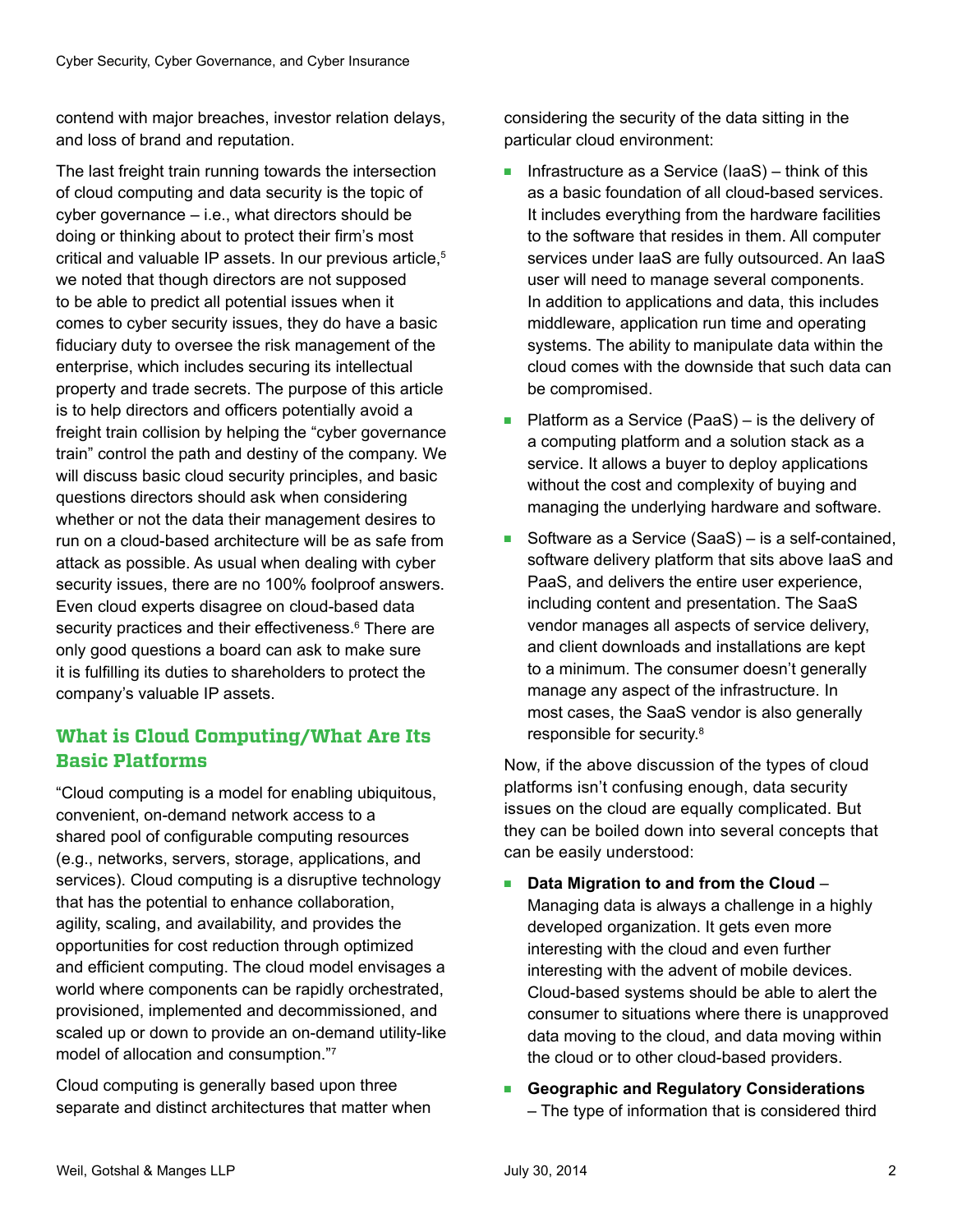party or personally identifiable information varies greatly from world region to world region. Making sure that the data stays in the proper region and under the right regulatory regime and doesn't cross geographic boundaries in violation of the applicable laws is a primary concern in cloud.

- **Data Encryption** Data is first encrypted (e.g., encoded) from the endpoint to the cloud so that it is not intercepted and stolen in transit. There are many types of encryption techniques available depending upon the type and volume of data stored.
- **Continuous Monitoring** Probably one of the most important aspects of cloud security is the ability of the cloud-based provider to monitor in real time all database activity, across multiple database platforms.
- **Incident Response and Data Recovery** A last key element of any cloud-based provider is its ability to quickly respond to an incident and provide instant notification to the consumer that an attack has been attempted. Additionally, any cloudbased provider should have a ready-to-go, battled tested, disaster data recovery plan.

We note that there are highly secure cloud providers that employ cutting edge security architecture as well as cybersecurity analytic capability that may make future risk decisions related to migrating the cloud not only more efficient, but more cost effective with reduced (not increased) risk.

## **Cloud Cyber Governance**

As shown above, what is commonly referred to as the cloud actually can mean many different things depending on the context and use. Using SaaS to manage a customer base has a vastly different set of governance criteria to using IaaS as a development environment. As such, there are very few accepted standards for properly monitoring/ administering a cloud-based environment. There are many IT consultants in the cloud-based computing environment that can be consulted in that regard. Our view, however, is that directors are ultimately responsible for enterprise risk management, and that includes cyber security, a subset of which is cloudbased cyber-security. Thus it is important for directors to have a basic understanding of the risks involved in cloud-based data storage systems, and with cloudbased storage providers. Below are a few basic questions that come to mind that a director could pose to management, and the company's CISO and CIO:

- 1. Where will your data be stored geographically (which may determine which laws apply to the protection of the company's data), and in what data centers?
- 2. Is there any type of customer data co-mingling that could potentially expose the company data to competitors or other parties?
- 3. What sort of encryption does the cloud-based provider use?
- 4. What is the vendor's backup and disaster recovery plan?
- 5. What is the vendor's incident response and notification plan?<sup>9</sup>
- 6. What kind of access will you have to security information on your data stored in the cloud in the event the company needs to respond to a regulatory request or internal investigation?
- 7. How transparent is the cloud provider's own security posture? What sort of access can your company get to the cloud provider's data center and personnel to make sure it is receiving what it is paying for?
- 8. What is the cloud servicer's responsibility to update its security systems as technology and sophistication evolves?
- 9. What is the cloud provider's ability to timely detect (i.e., continuously monitor) and respond to a security incident, and what sort of logging information is kept in order to potentially detect anomalous activity?<sup>10</sup>
- 10. Are there any third party requirements (such as HITECH/HIPAA) that the provider needs to conform to for your industry?
- 11. Is the cloud service provider that is being considered already approved under the government's FedRamp authorization process,